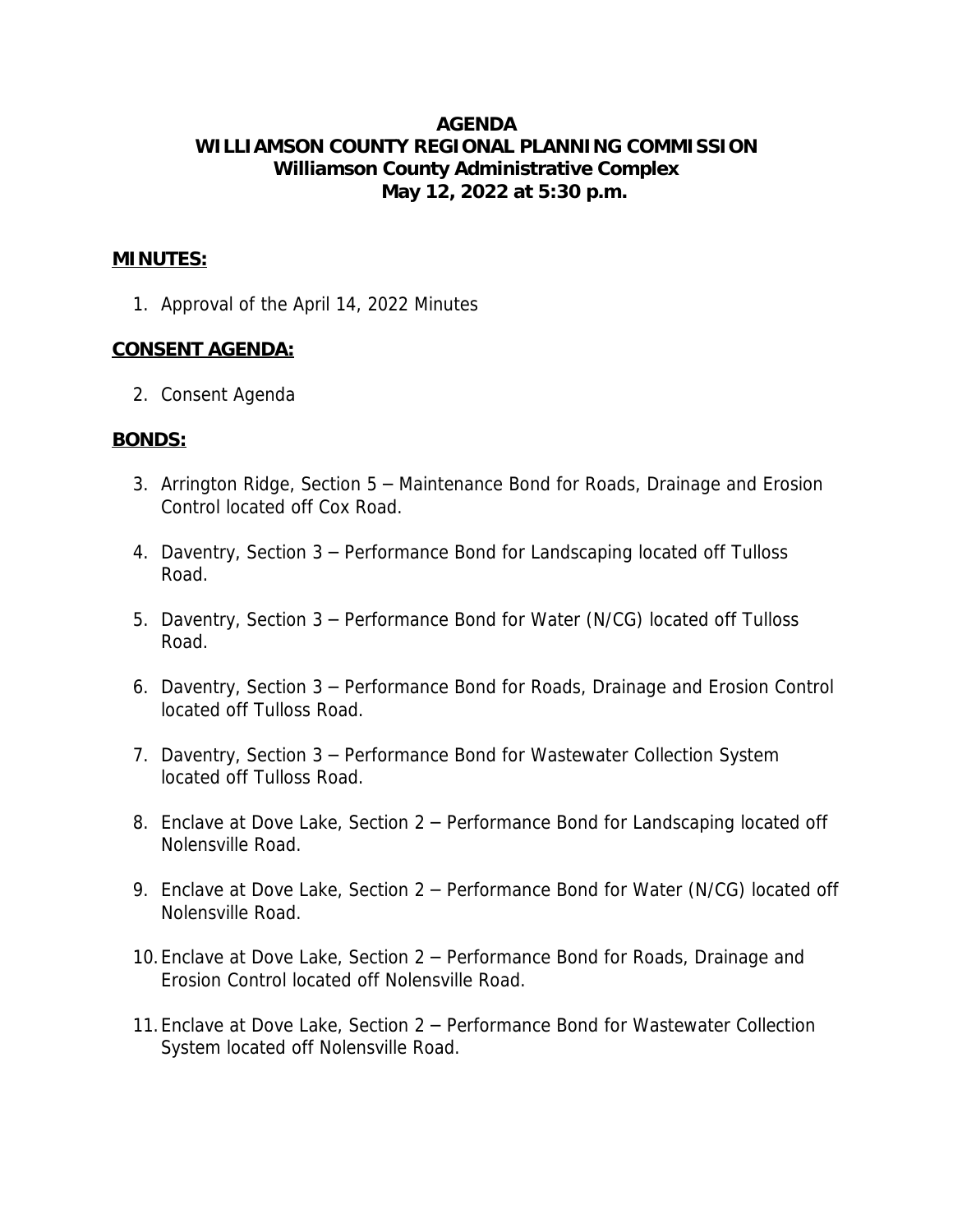- 12.Foxen Canyon, Section 1 Maintenance Bond for Landscaping located off Hartland Road.
- 13.Hardeman Springs, Section 1 Performance Bond for Wastewater Collection System located off Murfreesboro Road.
- 14.Hardeman Springs, Section 1 Performance Bond for Roads, Drainage and Erosion Control located off Murfreesboro Road.
- 15.Hardeman Springs, Section 3 Performance Bond for Wastewater Collection System located off Murfreesboro Road.
- 16.Hardeman Springs, Section 3 Performance Bond for Roads, Drainage and Erosion Control located off Murfreesboro Road.
- 17.Hardeman Springs, Section 3 Performance Bond for Water (N/CG) located off Murfreesboro Road.
- 18.Hart's Landmark Maintenance Bond for Sewer (Berry's Chapel) located off Hartland Road.
- 19.Stephens Valley, Section 1 Maintenance Bond for Roads, Drainage and Erosion Control located off Sneed Road.
- 20.The Grove, Section 7 Maintenance Bond for Roads, Drainage and Erosion Control located off Arno Road.
- 21.Troubadour, Section 6 Performance Bond for Roads, Drainage and Erosion Control located off Cox Road.
- 22.Troubadour, Section 6 Maintenance Bond for Water (Milcrofton) located off Cox Road.
- 23.Troubadour, Section 6 Performance Bond for Wastewater Collection System located off Cox Road.
- 24.Troubadour, Section 7 Performance Bond for Wastewater Collection System located off Cox Road.
- 25.Troubadour, Section 7 Maintenance Bond for Water (Milcrofton) located off Cox Road.
- 26.Troubadour, Section 7 Performance Bond for Roads, Drainage and Erosion Control located off Cox Road.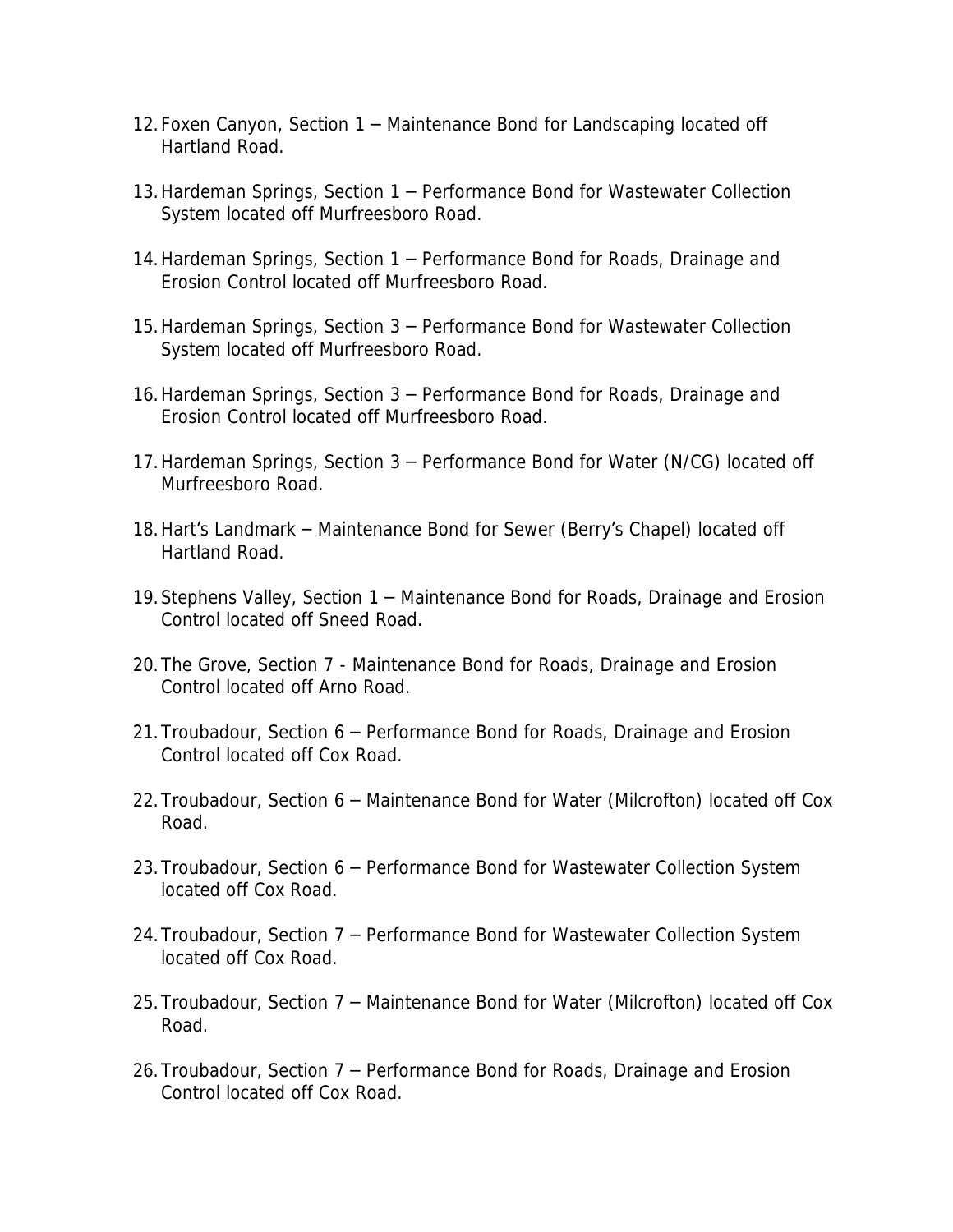## **OLD BUSINESS:**

- 27.Preliminary Plat Review for Grey Barn Farms, Large Lot Easement Subdivision, containing 5 lots on 119.92 acres located off Kinnard Springs Road in the 5<sup>th</sup> Voting District (1-2022-300).
- 28.Concept Plan Review for Nash Ridge, containing 34 lots on 176.51 acres located off Hillsboro Road in the 8<sup>th</sup> Voting District. (1-2022-201)
- 29.Concept Plan Review for The Homes at Mulberry Meadows, containing 27 lots on 198.4 acres located off Taliaferro Road in the 5<sup>th</sup> Voting District. (1-2022-202)
- 30.Concept Plan Review for Little Creek Farms, containing 18 lots on 57.08 acres located off Wilson Pike in the 4<sup>th</sup> Voting District. (1-2022-203)
- 31.Preliminary Plat Review for Robertson Large Lot Easement Subdivision, containing 3 lots on 20 acres located off Henpeck Lane in the 11<sup>th</sup> Voting District. (1-2022-306)
- 32.Preliminary Plat Review for the Property of Gentry Farm LP, containing 1 lot on 5.00 acres located off Old Charlotte Pike in the 9<sup>th</sup> Voting District. (1-2022-307)

### **NON RESIDENTIAL SITE PLANS:**

- 33.Non-Traditional Wastewater Site Plan for Cox-Ladd Wastewater Treatment Facility Expansion to serve Tributary Subdivision, containing 155.45 acres off Cox Road in the  $5<sup>th</sup>$  Voting District.  $(5-2022-005)$
- 34.Non-Traditional Wastewater Site Plan for Meadowside Wastewater Treatment Facility to serve Meadowside Subdivision, containing 141.22 acres off Patterson Road in the  $5<sup>th</sup>$  Voting District. (5-2022-006)

# **PRELIMINARY PLATS:**

- 35.Haven Star Hollow, Large Lot Easement Subdivision, containing 5 lots on 66.43 acres located off Pewitt Rd in the 1<sup>st</sup> Voting District. (1-2022-308)
- 36.Stephens Valley, Section 8 (Revised), containing 40 lots on 10.817 acres located off Sneed Road in the 8<sup>th</sup> Voting District. (1-2022-309)
- 37.Stephens Valley, Section 11, containing 8 lots on 1.77 acres located off Sneed Road in the  $8<sup>th</sup>$  Voting District. (1-2022-310)

# **FINAL PLATS:**